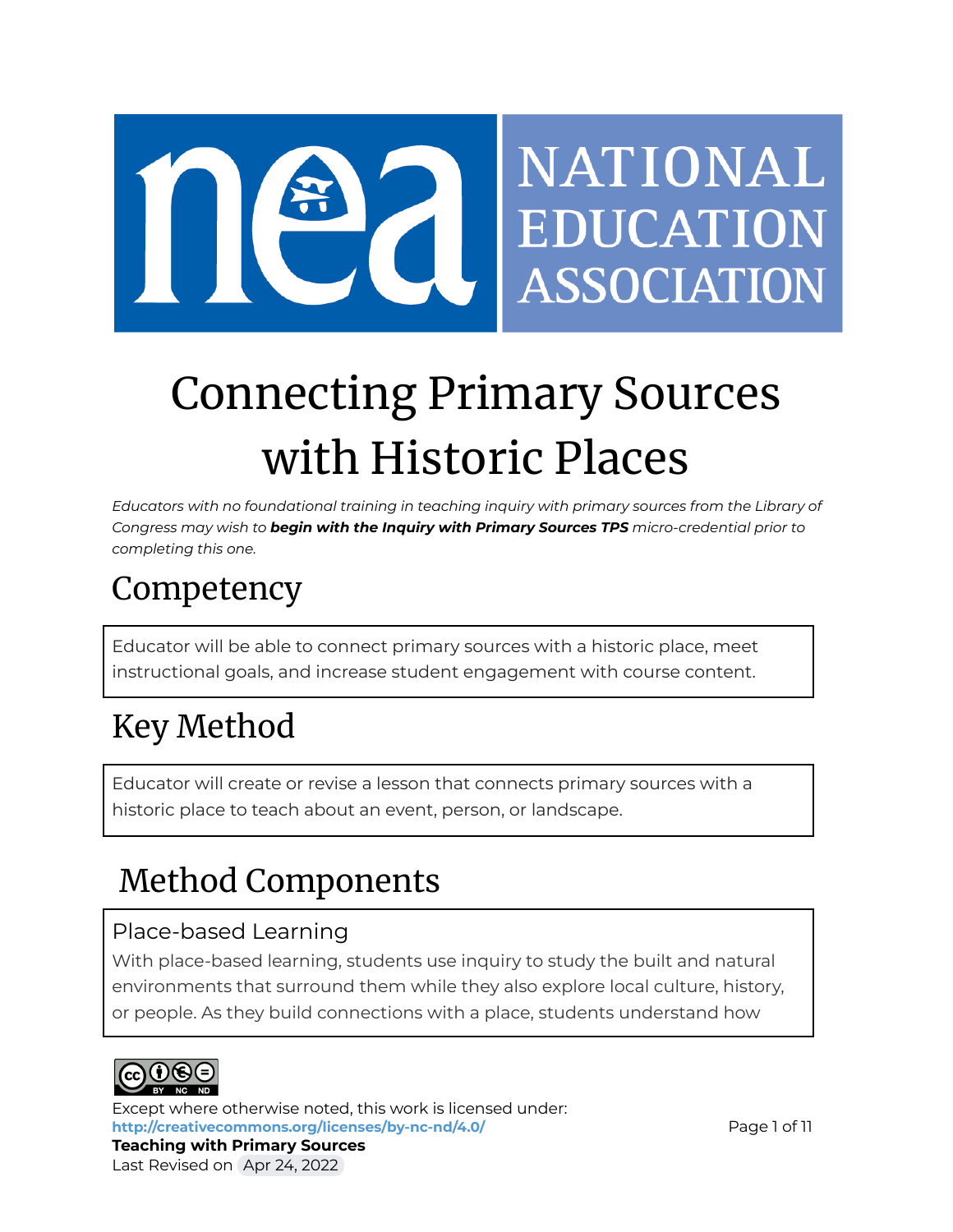places are connected to each other and how they can connect to them as learners.

Students who engage in place-based learning can develop and increase their communication and questioning skills when they use activities in the field. They can also remember things along the way. Engaging students and connecting them to a place within a topic of study can raise their level of critical thinking and learning. It can also provide them with context and a deeper understanding of an event, person, or environment being studied.

# Primary Sources

Primary sources, as [described](https://www.loc.gov/programs/teachers/getting-started-with-primary-sources/) by the Library of Congress, "are the raw materials of history — original documents and objects that were created at the time under study." They foster literacy and content knowledge and support the development of 21st-century skills, helping students communicate and collaborate and build capacity to solve problems in a constantly changing world.

Today, students and teachers have instant access to millions of digitized primary sources that represent human thought and achievement across time and geography. These primary sources can be used to foster inquiry in the classroom and help to provide a wider view of the past and insight into the present.

# Connecting Primary Sources with Historic Places

Using primary sources to make connections to a historic place allows students to investigate, analyze, and synthesize information to critically examine broad and diverse themes in history. Connecting places to a topic, particularly when the places are local, can help students develop an understanding of the diverse narratives of the past that make up the history they study today.

Using primary sources that connect to a place requires educators to make purposeful pedagogical decisions that support learning goals, objectives, and assessment outcomes. By combining appropriate instructional approaches for using primary sources and place-based learning, educators can spark students' interest while guiding them through analysis and inquiry towards higher levels of critical thinking.



Except where otherwise noted, this work is licensed under: **<http://creativecommons.org/licenses/by-nc-nd/4.0/>** Page 2 of 11 **Teaching with Primary Sources** Last Revised on Apr 24, 2022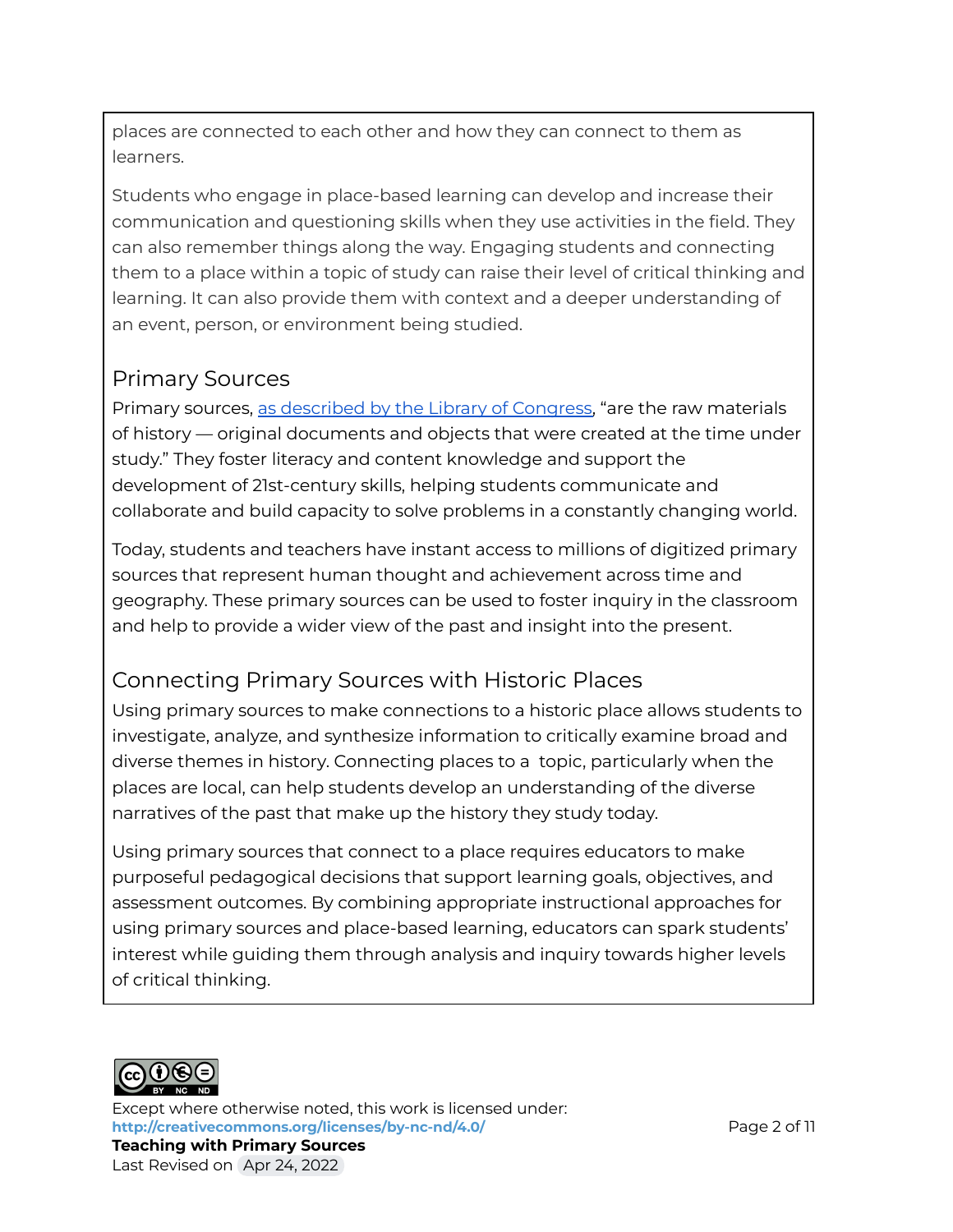# Supporting Rationale and Research

### Place-based Learning

Campeau, Christine. Mining Our Heritage: Oral History and Place-Based Learning in the Adirondacks, (2013), MALS Final Projects, 1995-2019. 92. [https://creativematter.skidmore.edu/mals\\_stu\\_schol/92](https://creativematter.skidmore.edu/mals_stu_schol/92)

Connolly, Faith. Integrating Place-based Education Into Classroom or Distance Learning During the COVID-19 Pandemic, November 5, 2020, REL Pacific.

[https://ies.ed.gov/ncee/edlabs/regions/pacific/blogs/blog33\\_integrating-place-based](https://ies.ed.gov/ncee/edlabs/regions/pacific/blogs/blog33_integrating-place-based-education-into-classroom.asp) [-education-into-classroom.asp](https://ies.ed.gov/ncee/edlabs/regions/pacific/blogs/blog33_integrating-place-based-education-into-classroom.asp)

Huang, H. Place-based Learning and Change of Sense of Place: Educational Program in a Historic Town, *Environment-Behaviour Proceedings Journal*, 2(6):363, October 14, 2017.

[https://www.researchgate.net/publication/320951628\\_Place-based\\_Learning\\_and\\_C](https://www.researchgate.net/publication/320951628_Place-based_Learning_and_Change_of_Sense_of_Place_Educational_program_in_a_historic_town) [hange\\_of\\_Sense\\_of\\_Place\\_Educational\\_program\\_in\\_a\\_historic\\_town](https://www.researchgate.net/publication/320951628_Place-based_Learning_and_Change_of_Sense_of_Place_Educational_program_in_a_historic_town)

National Park Service. Series: Creative Teaching with Historic Places: Selections from *CRM*, Vol. 23, no 8, 2000.

[https://www.nps.gov/articles/series.htm?id=30ADA7BE-DFB6-1ED7-96BD1830D9930](https://www.nps.gov/articles/series.htm?id=30ADA7BE-DFB6-1ED7-96BD1830D99300B1) [0B1](https://www.nps.gov/articles/series.htm?id=30ADA7BE-DFB6-1ED7-96BD1830D99300B1)

National Park Service. Teaching with Historic Places, *CRM*, Vol. 16, No. 2, 1993[.](http://npshistory.com/newsletters/crm/crm-v16n2.pdf) <http://npshistory.com/newsletters/crm/crm-v16n2.pdf>

Place-based Education Evaluation Collaborative. *The Benefits of Place-based Education: A Report from the Place-based Education Evaluation Collaborative (Second Edition)*, 2010[.](https://promiseofplace.org/research-evaluation/research-and-evaluation/benefits-of-place-based-learning-peec-report-2010)

[https://promiseofplace.org/sites/default/files/2020-06/PEEC%2C%202010%20summ](https://promiseofplace.org/sites/default/files/2020-06/PEEC%2C%202010%20summary.pdf) [ary.pdf](https://promiseofplace.org/sites/default/files/2020-06/PEEC%2C%202010%20summary.pdf)

### Primary Sources

Beyond Typescript and Photographs: Using Primary Sources in Different Formats, *TPS Journal,* Vol. 4, No. 2, Fall 2011[.](https://www.loc.gov/static/programs/teachers/about-this-program/teaching-with-primary-sources-partner-program/documents/ps_formats.pdf)

[https://www.loc.gov/static/programs/teachers/about-this-program/teaching-with-pr](https://www.loc.gov/static/programs/teachers/about-this-program/teaching-with-primary-sources-partner-program/documents/ps_formats.pdf) [imary-sources-partner-program/documents/ps\\_formats.pdf](https://www.loc.gov/static/programs/teachers/about-this-program/teaching-with-primary-sources-partner-program/documents/ps_formats.pdf)



Except where otherwise noted, this work is licensed under: **<http://creativecommons.org/licenses/by-nc-nd/4.0/>** Page 3 of 11 **Teaching with Primary Sources** Last Revised on Apr 24, 2022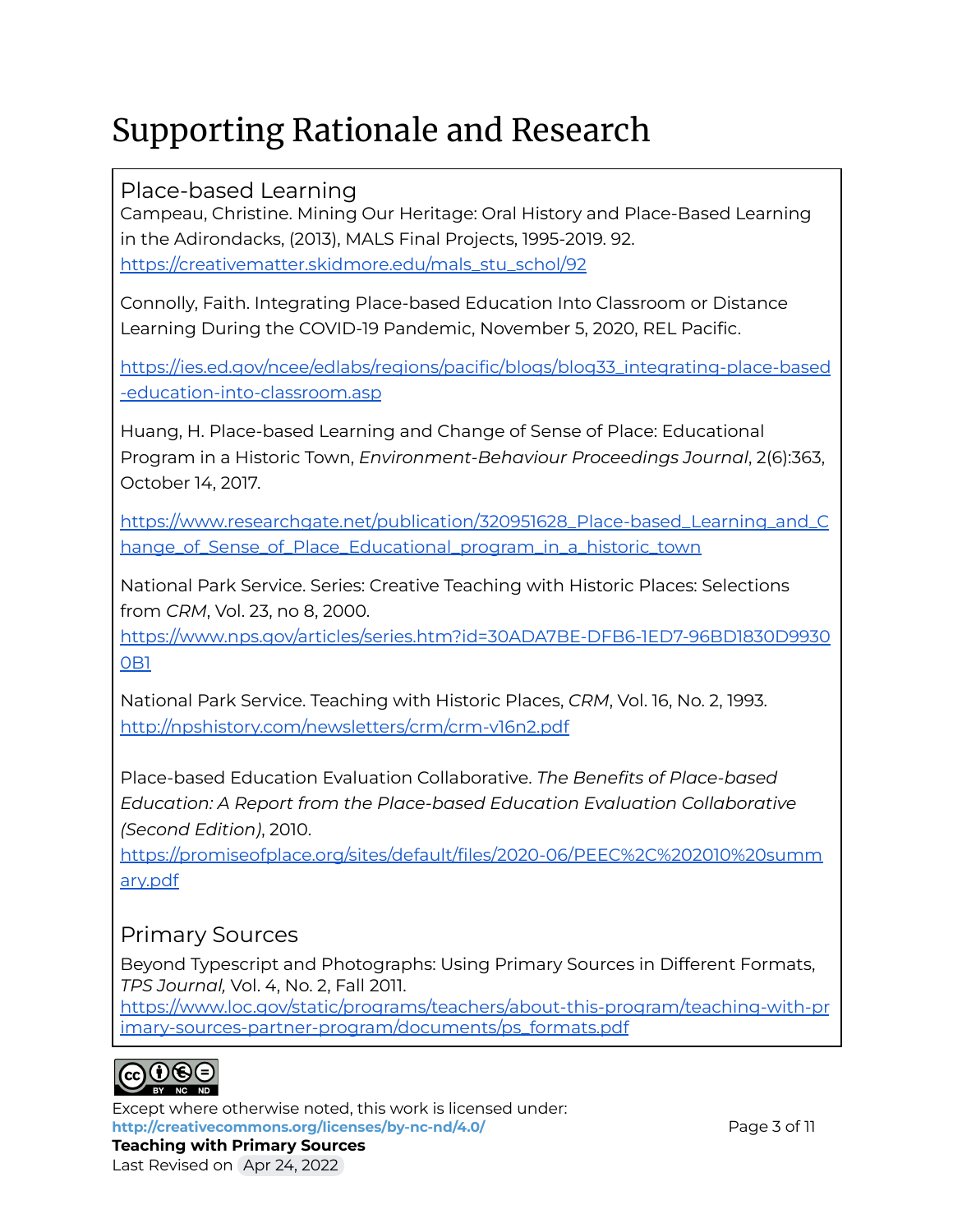Goodman, Noah. Promoting Student Learning Through Primary Source Inquiries: "Opportunities to Learn Checklist," Education Development Center, May 29, 2018. [https://cct.edc.org/publications/primary-source-inquiries-opportunities-learn-check](https://cct.edc.org/publications/primary-source-inquiries-opportunities-learn-checklist) [list](https://cct.edc.org/publications/primary-source-inquiries-opportunities-learn-checklist)

# Resources

Place-Based Learning

Getting Started With Place-Based Education, [Step-by-Step](https://www.tetonscience.org/getting-started-with-place-based-education-step-by-step/)

[Place-Based](https://www.educationcorner.com/place-based-education-guide.html) Education: The Complete Guide

Place-Based Learning: A [Multifaceted](https://www.edutopia.org/practice/place-based-learning-connecting-kids-their-community) Approach | Edutopia

Teaching with Historic Places

About this Collection | Historic American Buildings [Survey/Historic](https://www.loc.gov/collections/historic-american-buildings-landscapes-and-engineering-records/about-this-collection/) American Engineering [Record/Historic](https://www.loc.gov/collections/historic-american-buildings-landscapes-and-engineering-records/about-this-collection/) American Landscapes Survey | Digital Collections | Library of [Congress](https://www.loc.gov/collections/historic-american-buildings-landscapes-and-engineering-records/about-this-collection/)

[Directory](https://ncshpo.org/directory/) | NCSHPO

Historic Places and the Inquiry Method: [Analyzing](https://www.nps.gov/subjects/teachingwithhistoricplaces/historic-places-and-the-inquiry-method.htm) Evidence from a Teaching with Historic Places Lesson Plan - [Teaching](https://www.nps.gov/subjects/teachingwithhistoricplaces/historic-places-and-the-inquiry-method.htm) with Historic Places (US National Park [Service\)](https://www.nps.gov/subjects/teachingwithhistoricplaces/historic-places-and-the-inquiry-method.htm)

Historic Places: Their Use as Teaching Tools | [Perspectives](https://www.historians.org/publications-and-directories/perspectives-on-history/february-1994/historic-places-their-use-as-teaching-tools) on History | AHA

National Register [Database](https://www.nps.gov/subjects/nationalregister/database-research.htm) and Research - National Register of Historic Places (US [National](https://www.nps.gov/subjects/nationalregister/database-research.htm) Park Service)

Places | National Trust for Historic [Preservation](https://savingplaces.org/places)

Primary Sources Selecting Primary Sources: Criteria for [Classroom](https://primarysourcenexus.org/2012/04/selecting-primary-sources-criteria-to-consider/) Use

# Submission Guidelines & Evaluation Criteria

*To earn the micro-credential, you must receive a passing score in Parts 1 and 3, and receive proficiency for all components in Part 2.*



Except where otherwise noted, this work is licensed under: **<http://creativecommons.org/licenses/by-nc-nd/4.0/>** Page 4 of 11 **Teaching with Primary Sources** Last Revised on Apr 24, 2022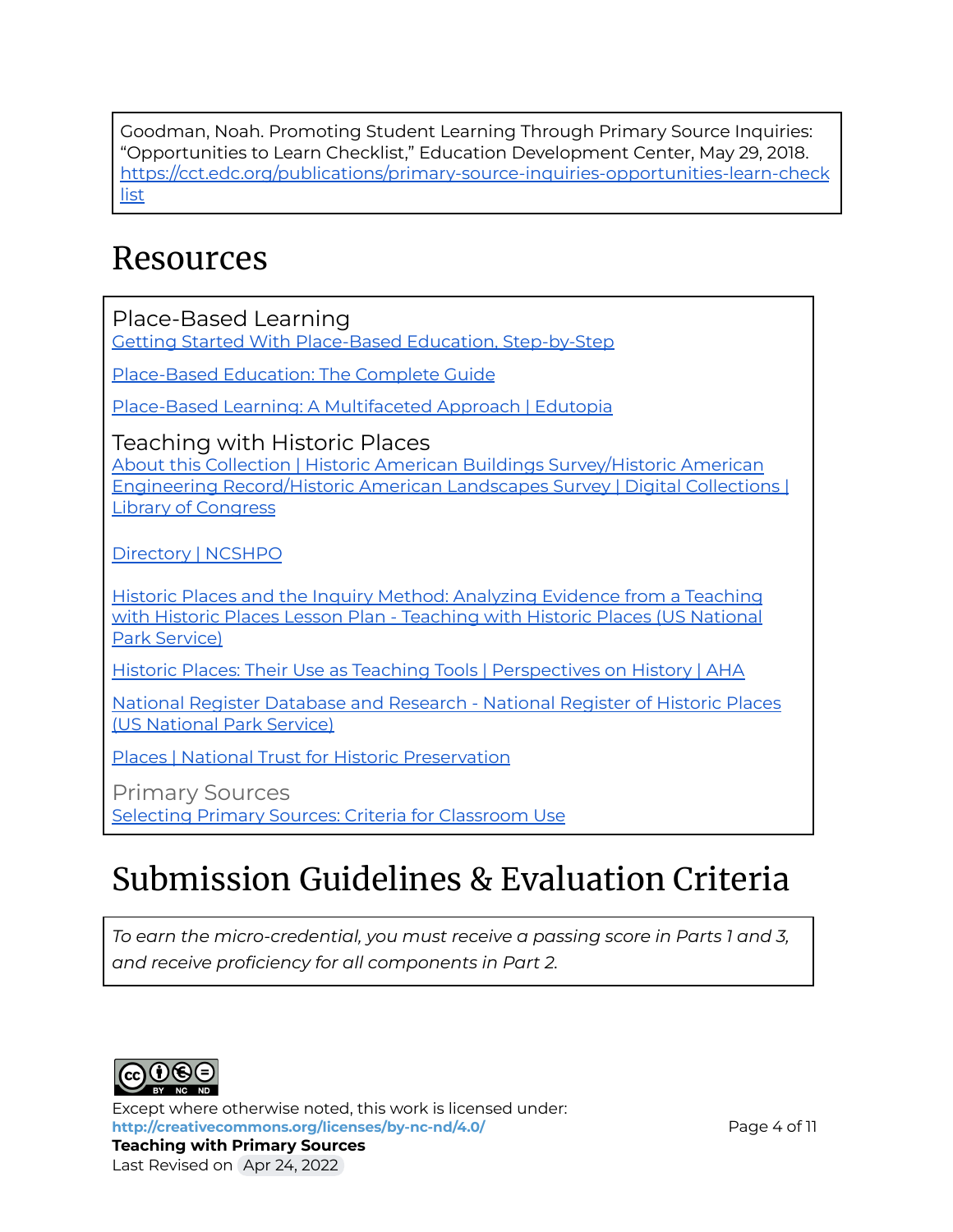### Part 1. Overview

#### (250-500 words)

*Please copy and paste the following contextual prompts and questions into a document and respond (250-500 words) to them without including any identifying information.*

- 1. List the grade(s) and subject(s) that you teach, along with general information about your class composition. Describe how you and your school use primary sources in classroom learning.
- 2. Identify a historic place (local, state, or national) and explain its importance to you and the lessons you've learned.
- 3. Describe how you have used, or might use, historic places in your classroom instruction.
- 4. Identify a challenge you have encountered, or might encounter, using primary sources connected to a historic place and an idea for confronting that challenge.

**Passing:** Responses provide reasonable and accurate information that addresses current use of place, inquiry, primary sources, and formative assessment along with describing goals for completing this micro-credential.

### Part 2. Artifacts

*To earn this micro-credential, please submit the following four artifacts as evidence of your competency in this area. Please do not include any identifying information for you or your students.*

#### **Artifact 1: Historic Places Planner**

Consider how you might revise a current lesson plan or create a new lesson that connects with a historic place to increase student engagement with course content about an event, person, or landscape. Use the Historic Places [Planner](https://docs.google.com/document/d/1xwfralonyes1Oe9kYJQgeCDSwoEmyuE-CzbRlUzF0A4/view) to brainstorm ideas and make connections between your curriculum and historic places. Instructions for completing the planner are provided in the document. **(See rubric for specific requirements.)**

Upload your completed Historic Places Planner.



Except where otherwise noted, this work is licensed under: **<http://creativecommons.org/licenses/by-nc-nd/4.0/>** Page 5 of 11 **Teaching with Primary Sources** Last Revised on Apr 24, 2022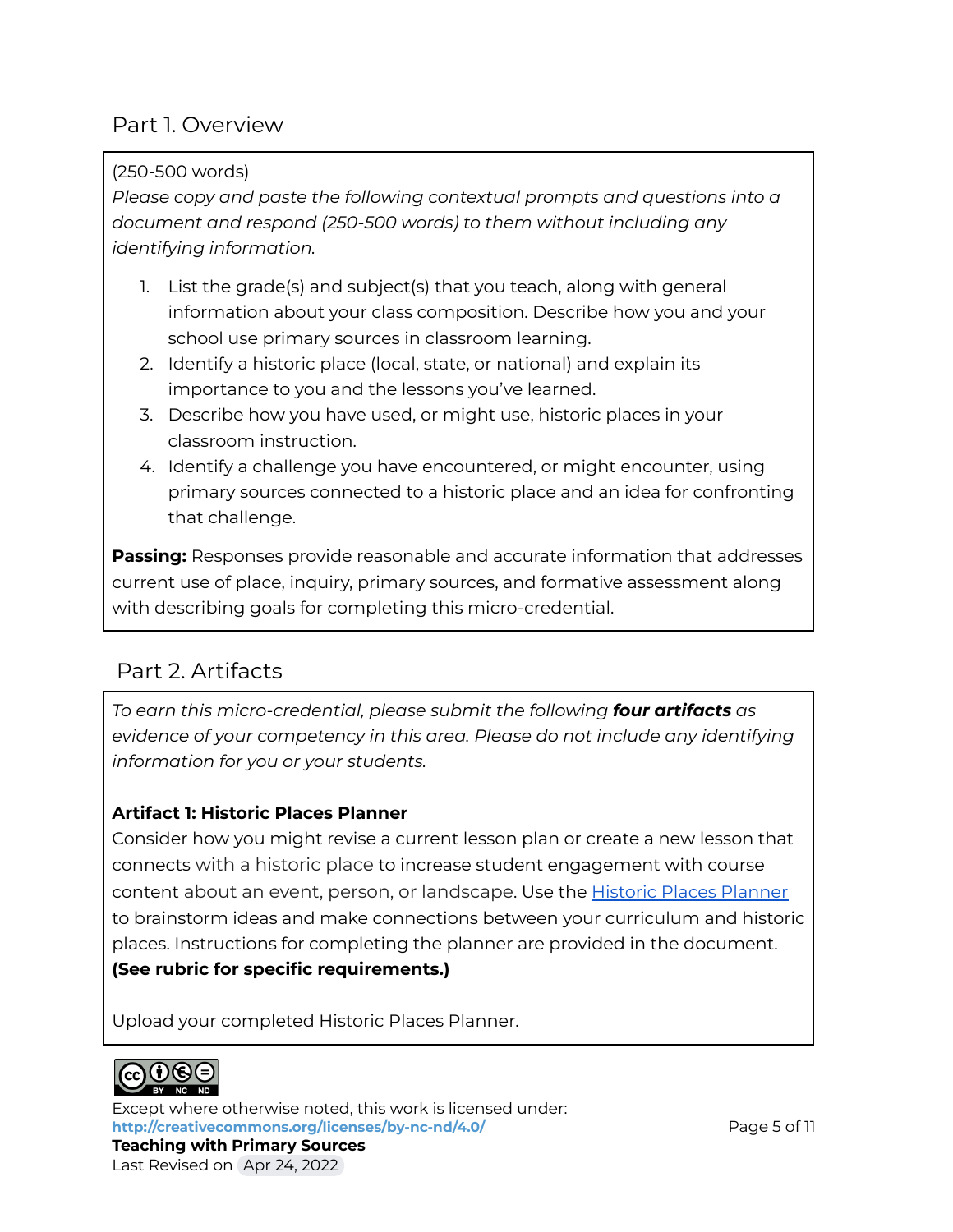#### **Artifact 2**: **Primary Sources & Place Lesson Planner**

Make a copy of the Primary Sources & Place Lesson Planner [template.](https://docs.google.com/document/d/1B3a_56WWyH6Gy1_Cv758wUl5m2mnyjUl_JsTPzMZiKQ/edit?usp=sharing) Think about the instructional goals primary sources can help you accomplish (see the Primary Sources section under the Supporting Research and Rationale and Resources section above) and how you might accomplish those as you identify 2-6 primary sources to include in your lesson plan. Instructions for completing the template are provided in the document.

**(See rubric for specific requirements.)**

Upload your completed Primary Source Collection.

#### **Artifact 3: Primary Sources & Place Lesson Evidence**

Choose **one** of the following options.

#### **Option 1**

Implement your lesson plan with students and submit 3-4 examples of student work with primary sources.

#### **Option 2**

If you aren't able to implement the lesson with students, enlist two colleagues to help by completing a peer review of your completed Primary Sources & Place Lesson Planner. Provide each with a copy of this document and the Peer [Review:](https://docs.google.com/document/d/1r5M60qPC4d7GZ35vBowFUu4cppdtK2DAVUMkVJ-PXEU/view) Primary Sources & Place [template](https://docs.google.com/document/d/1r5M60qPC4d7GZ35vBowFUu4cppdtK2DAVUMkVJ-PXEU/view). Be sure to point out specific areas where you'd like targeted feedback.

**(See rubric for specific requirements.)**

Combine each piece of evidence with one document for uploading.

#### **Artifact 4: Primary Sources & Place Lesson Analysis**

After reviewing student work or the peer reviews, download or make a copy of the Lesson [Analysis:](https://docs.google.com/document/d/1vwBwaVYlyb7G7zRPZzrSek9N18FY-ArFJzwa2KlM860/view) Primary Sources & Place. Next, use it to discuss what the process was like for you to teach or receive feedback and how you'll modify your lesson plan as a result.

#### **(See rubric for specific requirements.)**

Upload your completed lesson analysis.



Except where otherwise noted, this work is licensed under: <http://creativecommons.org/licenses/by-nc-nd/4.0/> **Page 6 of 11 Teaching with Primary Sources** Last Revised on Apr 24, 2022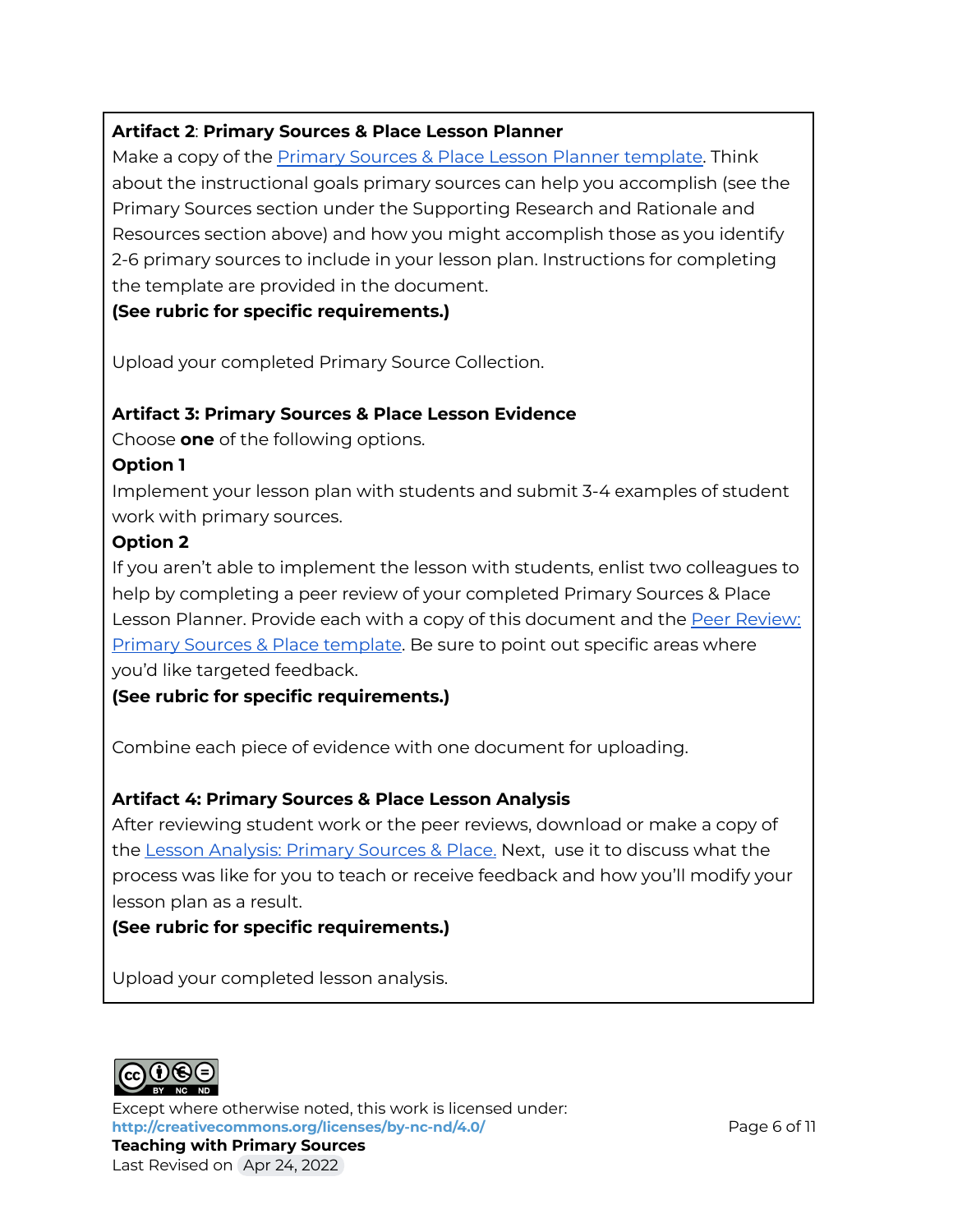### Part 2. Rubric

|                                                                                               | <b>Proficient</b>                                                                                                                                                                                                                                                                                                        | <b>Basic</b>                                                                                                                                                                                                                                                                                                                              | <b>Developing</b>                                                                                                                                                                                                                                                                                                         |
|-----------------------------------------------------------------------------------------------|--------------------------------------------------------------------------------------------------------------------------------------------------------------------------------------------------------------------------------------------------------------------------------------------------------------------------|-------------------------------------------------------------------------------------------------------------------------------------------------------------------------------------------------------------------------------------------------------------------------------------------------------------------------------------------|---------------------------------------------------------------------------------------------------------------------------------------------------------------------------------------------------------------------------------------------------------------------------------------------------------------------------|
| <b>Artifact 1:</b><br><b>Historic</b><br><b>Places</b><br><b>Planner</b>                      | Planner includes all<br>of the following:<br>identification of<br>three unit or<br>three lesson<br>topics<br>identification of<br>three historic<br>places<br>notation of<br>$\bullet$<br>unit/lesson<br>connections for<br>each historic<br>place identified                                                            | Planner includes<br>most, but not all, of<br>the following:<br>identification of<br>three unit or three<br>lesson topics<br>identification of<br>$\bullet$<br>three historic<br>places<br>notation of<br>$\bullet$<br>unit/lesson<br>connections for<br>each historic place<br>identified                                                 | Planner includes<br>some of the<br>following:<br>identification of<br>three unit or three<br>lesson topics<br>identification of<br>$\bullet$<br>three historic<br>places<br>notation of<br>$\bullet$<br>unit/lesson<br>connections for<br>each historic<br>place identified                                               |
| <b>Artifact 2:</b><br><b>Primary</b><br>Sources &<br><b>Place</b><br>Lesson<br><b>Planner</b> | Lesson planner<br>includes all of the<br>following:<br>primary source<br>collection title<br>unit or lesson title<br>$\bullet$<br>listing of lesson<br>standards or<br>objectives<br>2-6 primary<br>sources,<br>including a<br>thumbnail image<br>(if possible) and<br>permanent link<br>to each source<br>Source titles | Lesson planner<br>includes most, but<br>not all, of the<br>following:<br>primary source<br>collection title<br>• unit or lesson title<br>listing of lesson<br>$\bullet$<br>standards or<br>objectives<br>2-6 primary<br>sources, including<br>a thumbnail<br>image (if possible)<br>and permanent<br>link to each source<br>Source titles | Lesson planner<br>includes some of the<br>following:<br>primary source<br>collection title<br>unit or lesson title<br>listing of lesson<br>$\bullet$<br>standards or<br>objectives<br>2-6 primary<br>sources, including<br>a thumbnail<br>image (if possible)<br>and permanent<br>link to each<br>source<br>Source titles |



Except where otherwise noted, this work is licensed under: <http://creativecommons.org/licenses/by-nc-nd/4.0/><br>
Page 7 of 11 **Teaching with Primary Sources** Last Revised on Apr 24, 2022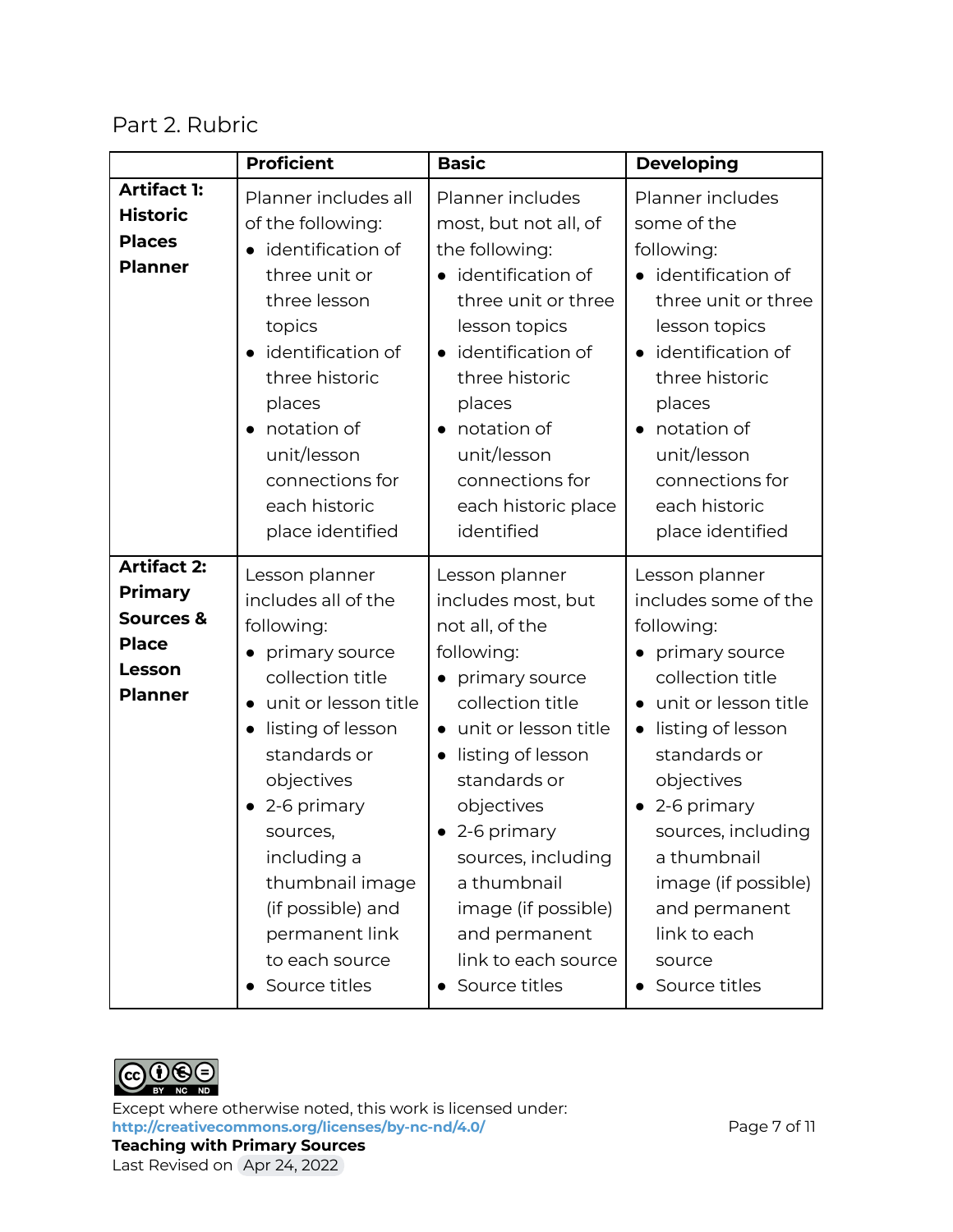|                                                                                                           | instructional goal<br>$\bullet$<br>for each source<br>lesson plan<br>$\bullet$<br>outline                                                                 | • instructional goal<br>for each source<br>· less plan outline                                                                                           | • instructional goal<br>for each source<br>lesson plan<br>$\bullet$<br>outline                                                                                        |
|-----------------------------------------------------------------------------------------------------------|-----------------------------------------------------------------------------------------------------------------------------------------------------------|----------------------------------------------------------------------------------------------------------------------------------------------------------|-----------------------------------------------------------------------------------------------------------------------------------------------------------------------|
| <b>Artifact 3:</b><br><b>Primary</b><br><b>Sources &amp;</b><br><b>Place</b><br>Lesson<br><b>Evidence</b> | Activity evidence<br>includes either of<br>the following:<br>3-4 examples<br>of student<br>work with<br>primary<br>sources<br>2 completed<br>peer reviews | Activity evidence<br>includes either of the<br>following:<br>2-3 examples<br>of student<br>work with<br>primary<br>sources<br>1 completed<br>peer review | Activity evidence<br>includes either of<br>the following:<br>1-2 examples<br>of student<br>work with<br>primary<br>source or<br>sources<br>1 completed<br>peer review |



Except where otherwise noted, this work is licensed under: **<http://creativecommons.org/licenses/by-nc-nd/4.0/>** Page 8 of 11 **Teaching with Primary Sources** Last Revised on Apr 24, 2022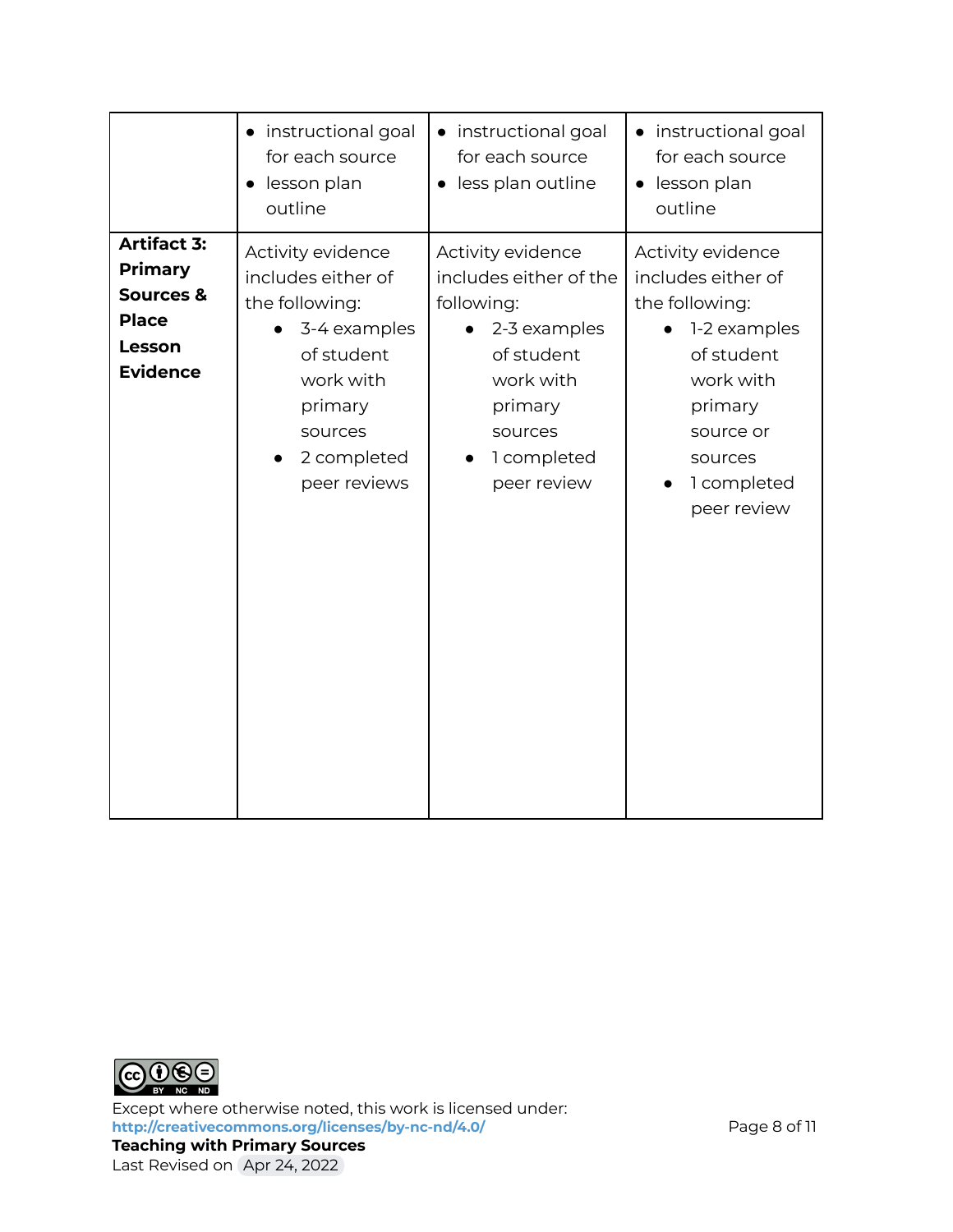| <b>Artifact 4:</b> |                   |                       |                         |
|--------------------|-------------------|-----------------------|-------------------------|
| <b>Primary</b>     | Lesson analysis   | Lesson analysis       | Lesson analysis         |
| Sources &          | contains examples | contains examples of  | contains examples       |
| <b>Place</b>       | of all of the     | most, but not all, of | of some of the          |
|                    | following:        | the following:        | following:              |
| Lesson             | function of       | function of           | function of             |
| <b>Analysis</b>    | historic place    | historic place        | historic place          |
|                    | and               | and                   | and                     |
|                    | connected         | connected             | connected               |
|                    | primary           | primary               | primary                 |
|                    | sources given     | sources given         | sources given           |
|                    | instructional     | instructional         | instructional           |
|                    | goals             | goals                 | goals                   |
|                    | impact of         | impact of             | impact of               |
|                    | historic place    | historic place        | historic place          |
|                    | and primary       | and primary           | and primary             |
|                    | sources on        | sources on            | sources on              |
|                    | student           | student               | student                 |
|                    | engagement        | engagement            | engagement              |
|                    | with course       | with course           | with course             |
|                    | content           | content               | content                 |
|                    | key               | key takeaways         | key                     |
|                    | takeaways         | from student          | takeaways               |
|                    | from student      | work or peer          | from student            |
|                    | work or peer      | feedback              | work or peer            |
|                    | feedback          | changes or            | feedback                |
|                    | changes or        | adjustments           | changes or<br>$\bullet$ |
|                    | adjustments       | for the future        | adjustments             |
|                    | for the future    |                       | for the future          |



Except where otherwise noted, this work is licensed under: **<http://creativecommons.org/licenses/by-nc-nd/4.0/>** Page 9 of 11 **Teaching with Primary Sources** Last Revised on Apr 24, 2022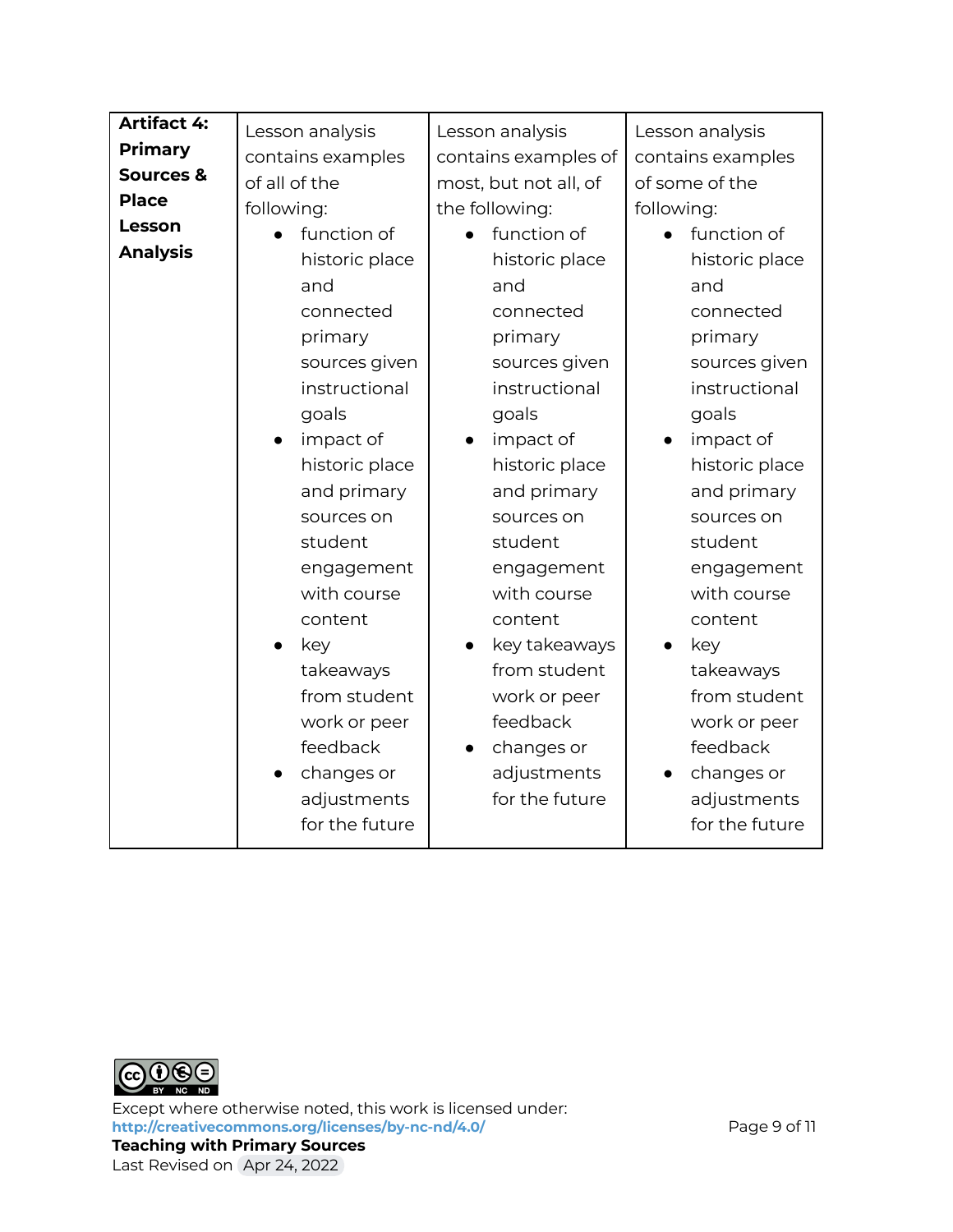### Part 3. Reflection

#### (300-600 Words)

Use the word count as a guide to write a personal reflection about your work on this micro-credential. For tips on writing a good reflection review the following resource:

How Do I Write a Good Personal [Reflection?](https://isthismystory.com/learning/how-do-i-write-a-good-personal-reflection/)

*Please do not include any information that will make you identifiable to your reviewers*.

*Please copy and paste the following reflective questions and prompts into a document and respond (300-600 words) to them without including any identifying information.*

- 1. How has focusing on a place informed your thinking about the use of historic places in the classroom?
- 2. How has this learning experience changed your thinking about integrating primary sources into classroom instruction?
- 3. Write a blurb for a classroom newsletter that informs parents about the highlights of this lesson, either before or after implementation.
- 4. Write a brief email to an administrator that highlights the value of connecting primary source learning with historic places to enhance student engagement with course content.

**Passing:** Reflection provides evidence that this micro-credential has had a positive impact on both educator practice and student success. It also points to specific actionable steps regarding how the educator will continue to build on this competency.



Except where otherwise noted, this work is licensed under: <http://creativecommons.org/licenses/by-nc-nd/4.0/> **Page 10 of 11 Teaching with Primary Sources** Last Revised on Apr 24, 2022